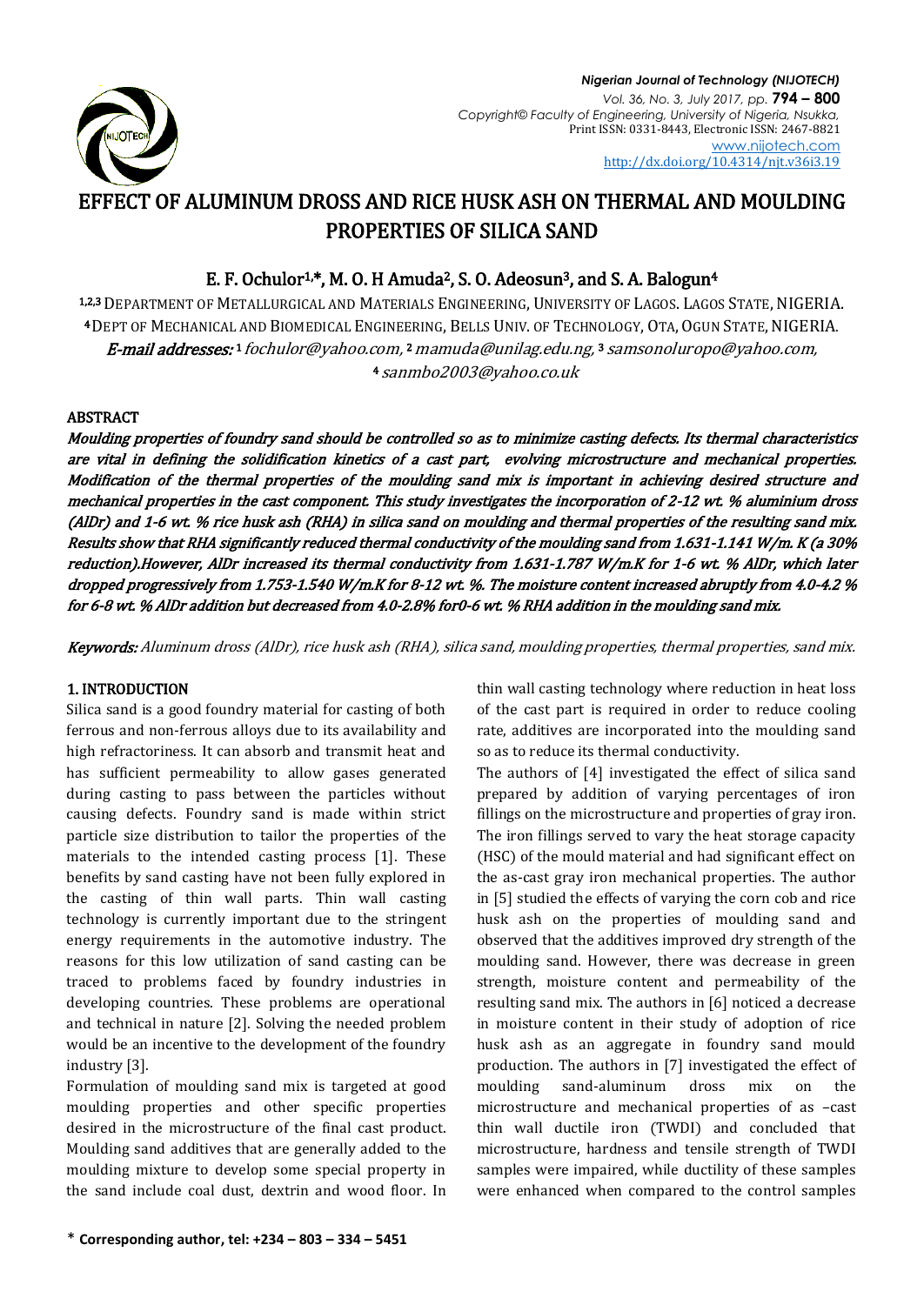cast without the aluminum dross mould additive. To date, most methods used to produce thin wall castings focus on metal chemistry, inoculation and gating practice. Few practical methods have been developed to control cooling and the reduction of solidification rates in convectional sand moulds. However, improvement in the heat capacity and thermal conductivity of the mould and core materials may have the potential to reduce casting wall thickness more than all the other factors combined. By adjusting the density and thermal properties of individual mould and core components or inserts, the mould/core package can be engineered to give optimum flow and cooling characteristics [8].

In this research, aluminum dross (AlDr) and rice husk ash (RHA) are used as the moulding sand additives. Aluminum dross is a by-product of secondary aluminum smelting, comprising of a mixture of metallic aluminum and non-metallic part, mostly aluminum oxide. Disposal of this product from aluminum smelters and foundries has continually posed a challenge, hence the need to determine their suitability as an additive in terms of moulding and thermal characteristics of the final moulding sand mix. Rice husk Ash (RHA) is produced by the combustion of rice husk, which is a by-product of rice milling industries. Rice husk is an agro-waste, its disposal also constitutes environmental health hazard.

The thermal properties of importance in this work are thermal conductivity (inverse of thermal resistivity) and heat/ thermal diffusivity.

Thermal Conductivity: Moulds with high thermal conductivity remove heat faster from the molten metal, causing it to solidify earlier and stop flowing.

Heat Diffusivity: Moulds with high heat diffusivity transfer heat faster from the molten metal, causing it to freeze earlier and stop flowing. The heat diffusivity relation is represented in Equation (1).

Heat / Thermal diffusivity = 
$$
\frac{Km}{\rho Cm}
$$
 (1)

In (1), Km (W/m· K) is thermal conductivity,  $ρ$  (kg/m<sup>3</sup>) is density and Cm (J/kg· K) is specific heat capacity of the mould material.

This study is aimed at producing a moulding sand mix with thermal properties such as low heat capacity, thermal conductivity and diffusivity with adequate moulding properties. This sand mix would allow reduction in cooling rate, which is desired to achieve thickness reduction with potential for use in casting of thin and super thin - wall parts for light weight automotive application.

## 2. MATERIALS AND METHODS

#### 2.1 Materials

The materials used for this work are silica sand obtained from Epe, Lagos State and aluminum dross obtained from Aluminum Rolling Mills, Ota, Nigeria with its chemical composition shown in Table 1. Rice husk an agro-waste which is a by-product of rice milling was obtained from Ifo in Ogun State, Nigeria and its chemical analysis is shown in Table 2.

#### 2.2 Methods

Combustion of 50 kg of rice husk was carried out in a Gemco CFR 90337 electric furnace at 700°C, in the Foundry Shop of Federal Institute of Industrial Research (FIIRO), Oshodi, Lagos, Nigeria.

Sieve analysis was carried out on the silica sand, aluminum dross and rice husk as hand only particles sizes of 250-300 µm were used for moulding sand preparation. This is important as this particle size range is that specified for moulding sand preparation used by the quality control laboratory of Nigerian Foundries Limited, Lagos, Nigeria, where the study was conducted.

Using the standard composition of moulding sand as in Table 3, six different compositions of the moulds were prepared by adding varying weight percentages of AlDr and RHA to the moulding sand as in Tables 4 and 5 respectively.

The sand constituents were mixed using a Rhino model IRM-500 sand mixer with a mixing time of 5 minutes. It is important to note that the choice of the weight percentages of the additives used was based on a preliminary trial test conducted on 600 g of moulding sand in the Quality Control Laboratory of Nigerian Foundries Limited. The result helped in the determination of the upper limit (at 12 wt. % Al dross and 6 wt. % RHA) that were used, as higher weight percent produced negative effect on the moulding sand properties based on the moulding sand property test conducted.

| Table 1: Chemical Composition of Aluminium Dross                                 |
|----------------------------------------------------------------------------------|
| (Quality Control Department of Aluminium Rolling Mills, Ota, Ogun State Nigeria) |

|               | È                              |                  |                 |                 |        |                | - -                            | - - - - -     |          |                |
|---------------|--------------------------------|------------------|-----------------|-----------------|--------|----------------|--------------------------------|---------------|----------|----------------|
| Const.        | Al <sub>2</sub> O <sub>3</sub> | SiO <sub>2</sub> | Mg <sub>0</sub> | Na <sub>0</sub> | $K_2O$ | CaO            | Fe <sub>2</sub> O <sub>3</sub> | c<br>Sulphate | Chloride | Al             |
| Wt. % in AlDr | 43.38                          | າາາ<br>J.IL      | 0.12            | 9.84            | 0.72   | . 57<br>، ن. ۱ | 0.70                           | 0.60          | 1.98     | 37.97<br>,,,,, |

| Table 2: Chemical Composition of Rice Husk Ash |        |           |             |              |     |      |     |                 |      |
|------------------------------------------------|--------|-----------|-------------|--------------|-----|------|-----|-----------------|------|
| Const.                                         | SiO2   | $Al_2O_2$ | $\tau_{i0}$ | $F_{e_2O_3}$ | CaO | MgO  | K2O | Na <sub>2</sub> | LUI  |
| Wt. % in RHA                                   | በጋ 1 ሮ | $9.4 \pm$ |             |              |     | 0.45 |     |                 | 2.36 |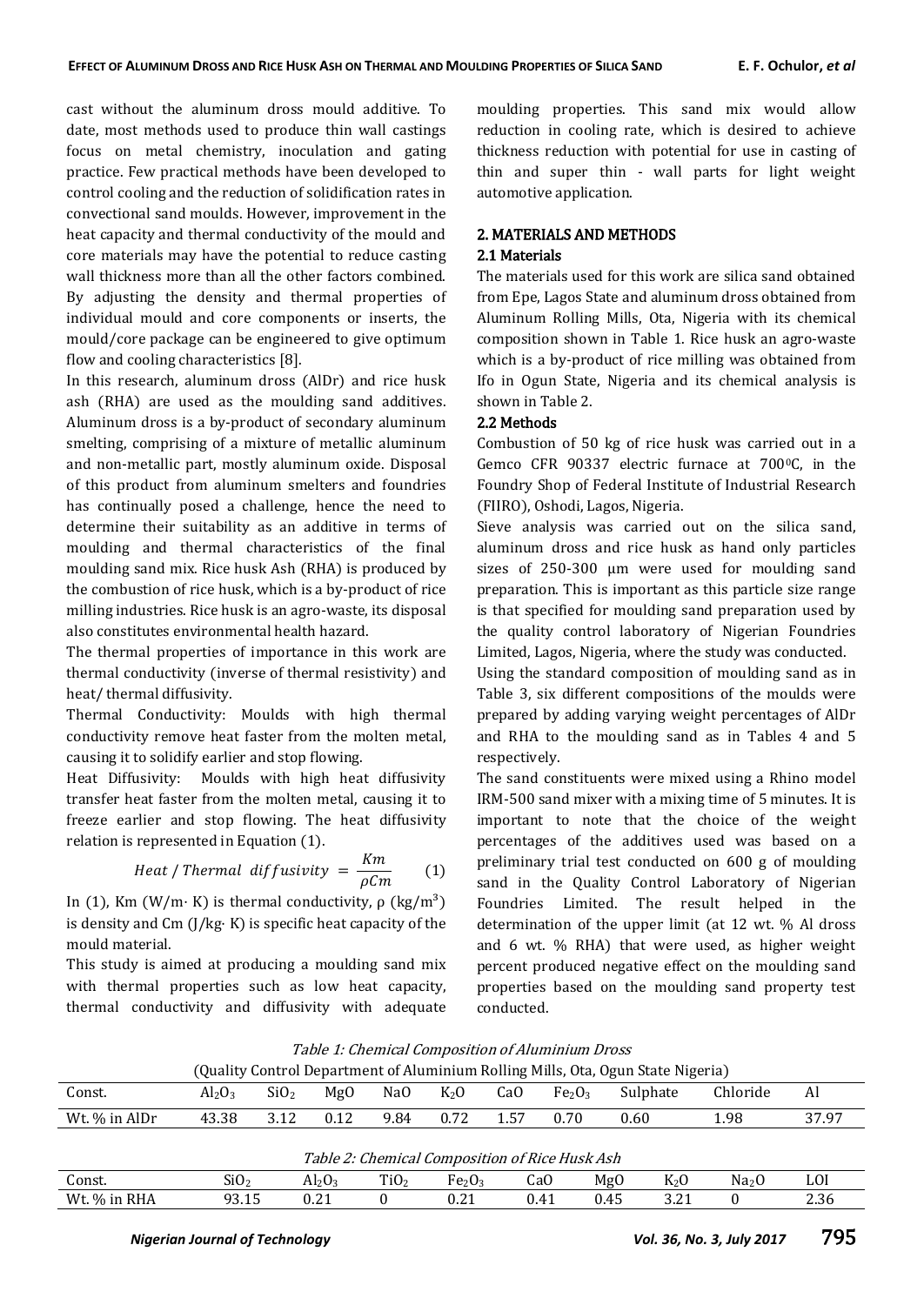

Figure 1 (a) KD 2 Pro Thermal Conductivity Meter, (b) TR-1 sensor

| S/N <sub>0</sub> | Materials   | Wt $(\%$ |
|------------------|-------------|----------|
|                  | Silica Sand | 96.4     |
| 2                | Bentonite   | 2.2      |
| 3                | Starch      | 0.8      |
|                  | Water       | 0.4      |
|                  | Coal Dust   | 02       |

Table 4: Sand Specimen with wt. % of Aluminum Dross (AlDr)

| --- - ,                                  |      |               |         |     |     |                 |     |  |  |
|------------------------------------------|------|---------------|---------|-----|-----|-----------------|-----|--|--|
| S/No                                     |      |               | 3<br>2  |     |     |                 |     |  |  |
| Specimen                                 |      | D1<br>I)      | D2      | D3  | D4  | D5              | D6  |  |  |
| Wt.% AlDr                                |      | 0             | 2<br>4  | 6   | 8   | 10              | 12  |  |  |
| Table 5: Sand Specimen with wt. % of RHA |      |               |         |     |     |                 |     |  |  |
| S/N <sub>0</sub>                         | 1    | $\mathcal{L}$ | 3       |     |     | h               |     |  |  |
| Specimen                                 | RH — |               | RH1 RH2 | RH3 | RH4 | RH <sub>5</sub> | RH6 |  |  |
| Wt.%                                     |      |               |         |     |     |                 |     |  |  |

0 1 2 3 4 5 6

#### 2.3 Thermal Property Tests

RHA

The thermal property of importance in this work is thermal conductivity (which is the inverse of Thermal resistivity) and thermal diffusivity. These property of the sand mix were determined using KD 2 Pro Thermal Conductivity Meter (see Figure 1a), during moulding after the pattern is removed (before coupling). The TR-1 sensor (Figure 1b) was used for thermal conductivity assessment. The read temperature is 290C.

#### 2.4 Moulding Sand Tests 2.4.1 Shatter Index

A shatter index tester was adopted for this test, 50 mm diameter moulding sand specimen was rammed in a specimen tube and the weight of the sample (150g) was recorded. The specimen was ejected from the specimen tube by placing it on the shatter index tester and the plunger was used to eject the sand by making a free fall onto the anvil squarely in the center. The anvil cap was then removed carefully and the sieve assembly lifted off

to allow removal of sieve from pan. The sand in the receiver is weighed and the weight of sand remaining on the sieve is taken. The shatter index was calculated as the percentage of the difference of these two weights.

2.4.2 Green Sand Strength

This property was estimated using the Universal Strength Testing machine (electric motor driven). The test sample was a standard cylindrical specimen. The moulding sand was weighed (150g) and poured into the specimen tube and rammed to achieve 50 mm diameter and 50 mm height. The rammed specimen was removed from the tube and placed in the compression head of the machine, the weight arm was raised slightly and the test specimen inserted between the compression heads and tested by turning the wheel of the tester until the test broke. The value of the green sand strength was then recorded.

#### 2.4.3 Permeability

An electric permeability meter was used to determine this property. It was determined by measuring the rate of flow of air through a compacted specimen under standard conditions. The standard cylindrical specimen is prepared and then tested. The permeability was directly measured as the permeability number.

## 2.4.4 Moisture Content

This property was determined by the Ridsdale moisture content teller. 50g of green sand was weighed out and placed in a sample pan, and transferred to the bottom of the machine and tested. The instrument was provided with a pressure gauge to read directly the percentage of moisture present in the moulding sand.

#### 2.4.5 Percent Compactibility

A fixed volume of loose sand was rammed under standard conditions and the percentage reduction in volume represents the compactibility.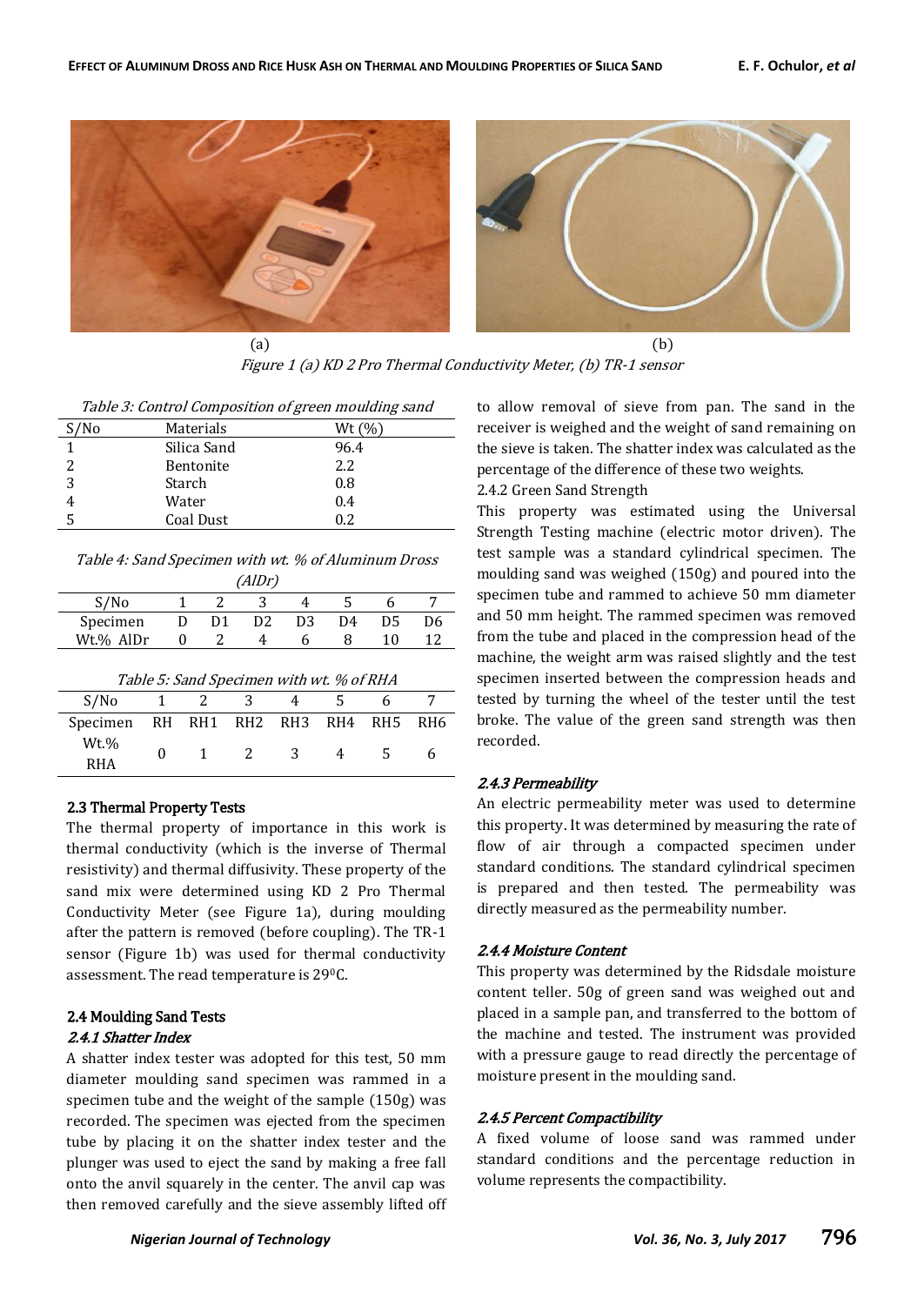#### 3. RESULTS AND DISCUSSION

## 3.1 Effect of Aluminium dross (AlDr) Moulding sand Additive on Moulding Properties

The effects of AlDr addition on moulding sand properties for all the sand mixes are shown in Figures 2-6 These display the variation of green shear strength, permeability, percent compactibility, moisture content and shatter index with wt. % AlDr respectively. The addition of AlDr reduced the green sand strength from 89, 82, 48 KN/m2 for 0, 2 and 12 wt. % AlDr respectively, however, these are still within foundry standards. Permeability increased slightly from 130 - 162 cm/s



*Figure 2: Variation of green shear strength with weight % AlDr in sand-AlDr mix*.



*Figure 4: Variation of Percent compactibility with weight % AlDr in sand-AlDr mix Figure 5: Variation of moisture content with weight % AlDr in* 



*Figure 6: Variation of percent shatter index with we weight weight % AlDr in sand-AlDr mix*

from 0-2 wt. % AlDr and this implies increased pore spaces generated by AlDr addition, which later reduced to 122 cm/s at 12 wt. % AlDr. Moisture content increased from 4.0-4.2 % as AlDr increased from 6- 8 wt. %. This sharp rise could be attributed to decrease in plasticity of the mix hence the need for more water to create necessary bonding between the moulding mix components. The shatter index property was impaired at 12 wt. % AlDr and percent compactibilty followed a similar trend.



*Figure 3: Variation of permeability with weight % AlDr in sand-AlDr mix*



*sand-AlDr mix*

## 3.2 Effect of aluminium dross (AlDr) Moulding sand Additive on Thermal Properties

The effects of AlDr addition on thermal conductivity and diffusivity of sand mixes are displayed in Figures 7 and 8 respectively. The thermal conductivity of the sand mix shown in Figure 7 increased significantly from that of the control mix up to 6 wt. % AlDr, after which it dropped progressively with further increase in weight percent of AlDr from 8-12wt. %. The reduction in thermal conductivity at 6 wt. % AlDr implies that some level of thermal insulation was achieved. This can be attributed to the larger proportion of alumina and silica in the sand mix at 6-12 wt. % AlDr addition. This implies that when used as moulding sand for casting, delayed solidification of samples will occur. It should be noted that values of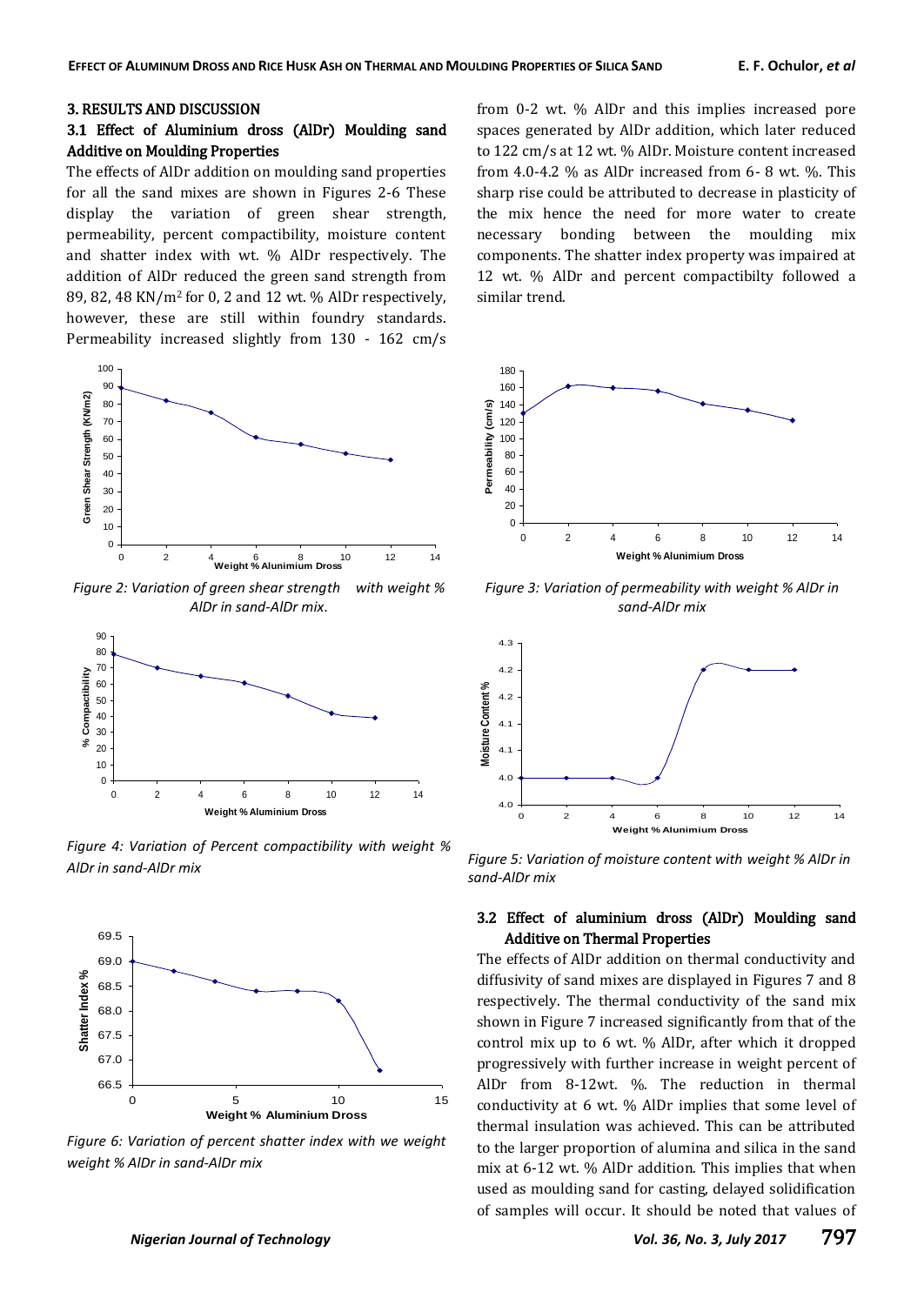1.787, 1.753and1.718 W/m.K for 6, 8 and 10 wt. % respectively (except that of 12 wt. % AlDr of 1.540 W/m.K) are still higher than that of the control sand mix (0 wt. % AlDr) of 1.631 W/m. K. The thermal diffusivity, which is a function of thermal conductivity increased only slightly from 2 - 6 wt. % AlDr after which it dropped significantly from 8 - 12 wt. % AlDr reaching 0.514  $mm<sup>2</sup>/s$  at 12 wt. % (Figure 8).

## 3.3 Effect of rice husk ash (RHA) Moulding Sand Additive on Moulding Properties

Figures 9-13 show the graphs of green shear strength, permeability, % compactibility, moisture content and



*Figure 7: Variation of thermal conductivity with weight % AlDr in sand-AlDr mix*



*Figure 9: Variation of Green Shear Strength with Weight % RHA in sand mix*



*Figure 11: Variation of % Compactibility with Weight % RHA in sand mix*

shatter index with wt. % RHA respectively. The addition of the RHA additive increased green sand strength initially to 97 KN/m2 for 1 wt. % addition but reduced to 64 KN/m2as RHA addition increased to 6 wt.%. Permeability decreased from 110 – 60 cm/s as the wt. % of RHA increased from 1- 6 wt. % RHA. This could be attributed to the replacement of the pore spaces in the sand by the RHA, thereby reducing its permeability. Moisture content also reduced from 4.0 - 2.8% for 0-6 wt. % RHA addition as the mix increased in plasticity with the addition of rice husk ash. This trend was also noticed by the investigations in [5] and [6]. Percent compactibilty and shatter index followed the same trend.



*Figure 8: Variation of thermal diffusivity with weight % AlDr in sand-AlDr mix*



*Figure 10: Variation of Permeability with Weight % RHA in sand mix*



*Figure 12: Variation of % Moisture Content with Weight % RHA in sand mix*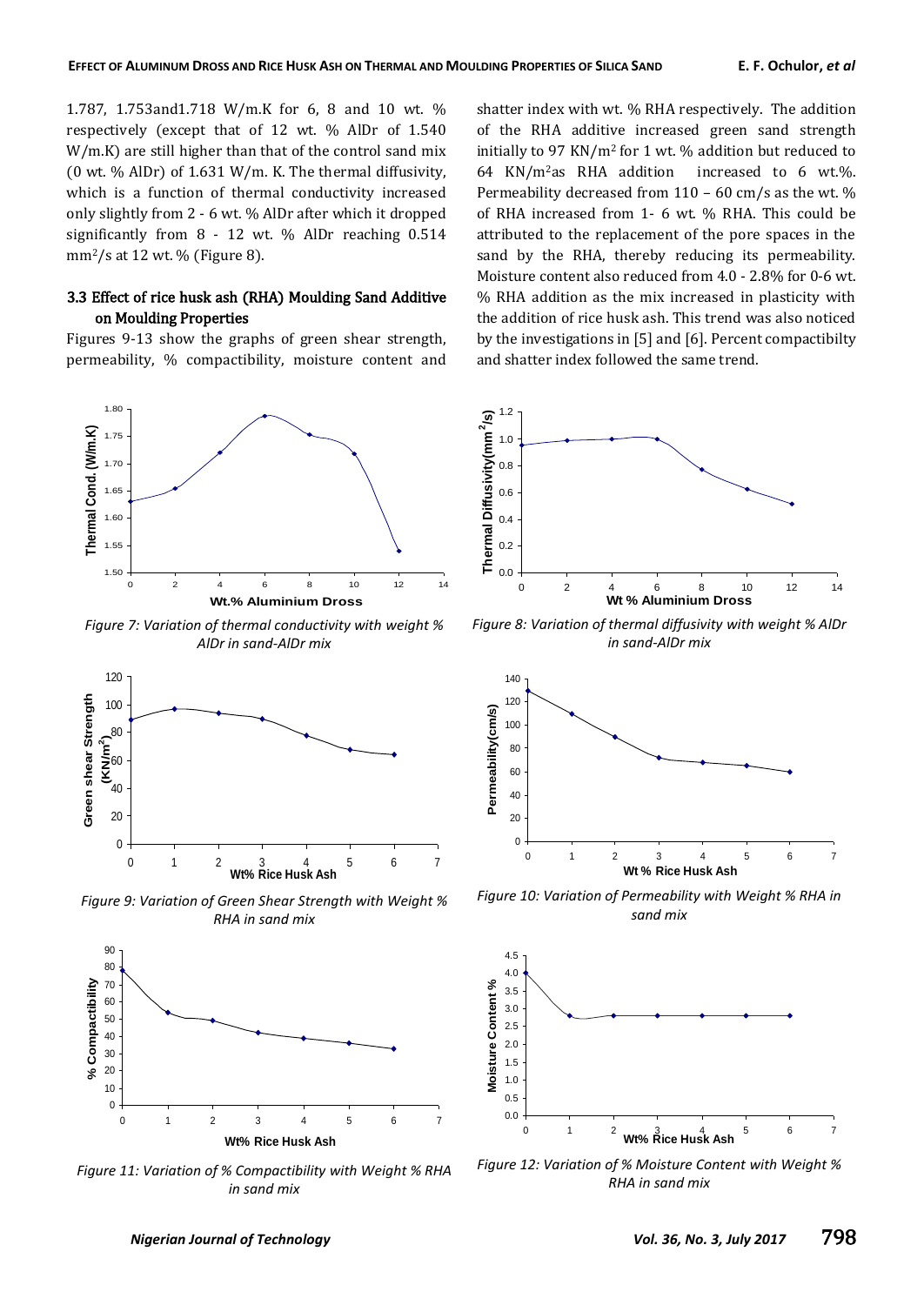

*Figure 13: Variation of Shatter Index with Weight. % of RHA in sand mix*

The variation of thermal conductivity and diffusivity of the sand mixes with wt. % RHA additive is shown in Figures 13 and 14. The thermal conductivity reduced as wt. % RHA increased. This indicates that some measure of thermal insulation of the sand mix was achieved. The same trend was observed for the thermal diffusivity plot. Using RHA as additive, thermal conductivity reduces by 30% as thermal conductivity of control silica sand mix without RHA is 1.631 W/m.K and that with 6 wt% RHA is 1.141 W/m.K. Showmann and Aufderheide, (2003) noticed similar results using low density alumino-silicate sand (LDASC) as sand additive/replacement in their study on thin wall casting technology.



Figure 13: Variation of thermal conductivity with weight % RHA in sand-RHA mix



Figure 15: Regression plot for variation of thermal conductivity with weight % RHA in sand-RHA mix

Regression analysis shows that the relationship follows a downward exponential trend as in Equation 2 and 3 for thermal conductivity and diffusivity respectively. The regression plots are shown in Figures 15 and 16 for thermal conductivity TC and diffusivity TD respectively:

$$
TC = 1.6866e^{-0.063(Wt\% RHA)} = 0.9711
$$
 (2)  

$$
TD = 0.7757e^{-0.0585(Wt\%RHA)} = 0.9464
$$
 (3)

$$
TD = 0.7757e^{-0.0585(Wt \cdot \% RHA)} = 0.9464
$$

## 4. CONCLUSION

This study has shown that aluminium dross and rice husk ash can be incorporated as moulding sand additive depending on the structure desired in the final cast product. AlDr and RHA both lowered the moulding properties of silica sand when used as an additive. However, these properties are still within the range as specified by the quality control Department of Nigerian Foundries Limited, Lagos, Nigeria where the tests were conducted.

A 30% reduction in thermal conductivity was achieved at 6 wt. % RHA. This indicates that silica sand-RHA sand mix has viable potential for adoption for thin and super thin wall casting technology where reduction in cooling rate is vital to achieve desired microstructure in the cast part. However, all the silica sand- AlDr mix showed increase in thermal conductivity except for 12 wt. %AlDr mix.



Figure 14: Variation of thermal diffusivity with weight % RHA in sand-RHA mix



Figure 16: Regression plot for variation of thermal diffusivity with weight % RHA in sand-RHA mix